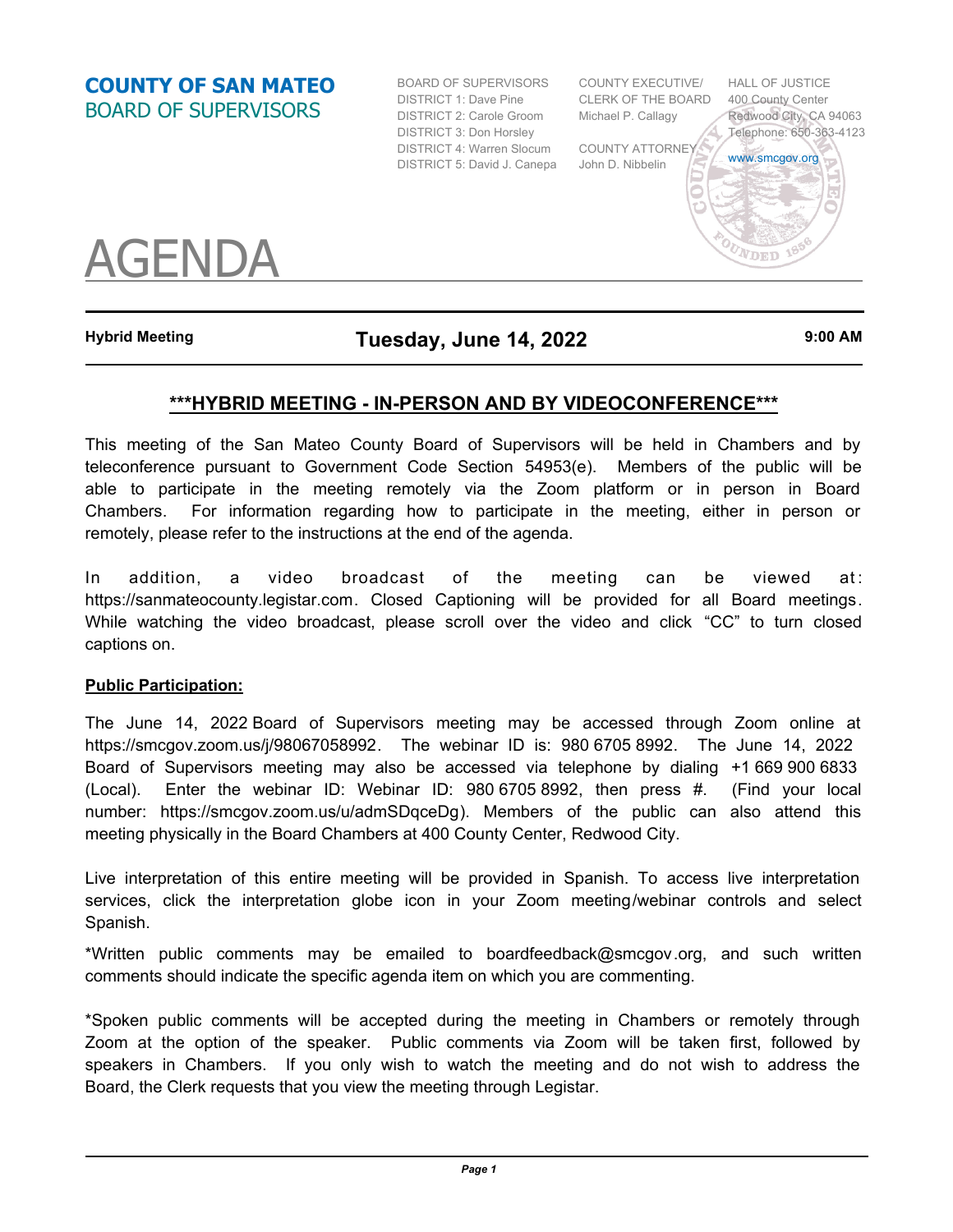### **\*Please see instructions for written and spoken public comments at the end of this agenda.**

Se puede acceder a la reunión de la Junta de Supervisores a través de Zoom en línea en https://smcgov.zoom.us/j/98067058992. El número de identificación de la reunión es: 980 6705 8992. La 14 de Junio También se puede acceder a la reunión de la Junta de Supervisores por teléfono marcando +1-669-900-6833 (Local). Introduzca el número de identificación de la reunión: 980 6705 8992, y luego pulse #. (Encuentre su número local : https://smcgov.zoom.us/u/admSDqceDg). Los miembros del público también pueden asistir a esta reunión físicamente en las Cámaras de la Junta en el 400 County Center en Redwood City.

Se ofrecerá interpretación en directo de toda la reunión en español. Para acceder a los servicios de interpretación en directo, haga clic en el icono del globo de interpretación en los controles de su reunión/webinar de Zoom y seleccione español.

\*Los comentarios por escrito del público pueden enviarse por correo electrónico a boardfeedback@smcgov.org, y debe incluir el punto específico del orden del día sobre el que está comentando.

\*Se aceptarán comentarios del público durante la reunión en la Cámara y también a través de Zoom. Los comentarios del público a través de Zoom se tomarán en primer lugar, seguidos por los oradores de la Cámara. Si sólo desea ver la reunión y no desea dirigirse a la Junta, el secretario le pide que vea la reunión a través de Legistar.

\*Por favor, consulte las instrucciones para los comentarios públicos escritos y orales al final de este orden del día.

#### **ADA Requests**

Individuals who require special assistance or a disability related modification or accommodation to participate in this meeting, or who have a disability and wish to request an alternative format for the meeting, should contact Sukhmani Purewal, Assistant Clerk of the Board, by 10:00 a.m. on the day before the meeting at (650) 363 1802 and/or spurewal@smcgov.org. Notification in advance of the meeting will enable the County to make reasonable arrangements to ensure accessibility to this meeting, the materials related to it, and your ability to comment.

### **PLEDGE OF ALLEGIANCE**

### **ROLL CALL**

#### **HONORING THE LIFE OF / BOARD MEMBER REMARKS**

### **PUBLIC COMMENT**

*This item is reserved for persons wishing to address the Board on any County-related matters that are as follows: 1) Not otherwise on this meeting agenda; 2) Listed on the Consent Agenda; 3) County Executive's Report on the Regular Agenda; or 4) Board Members' Reports on the Regular Agenda. Public comments on matters not listed above shall be heard at the time the matter is called.* 

*As with all public comment, members of the public who wish to address the Board in Chambers should complete a*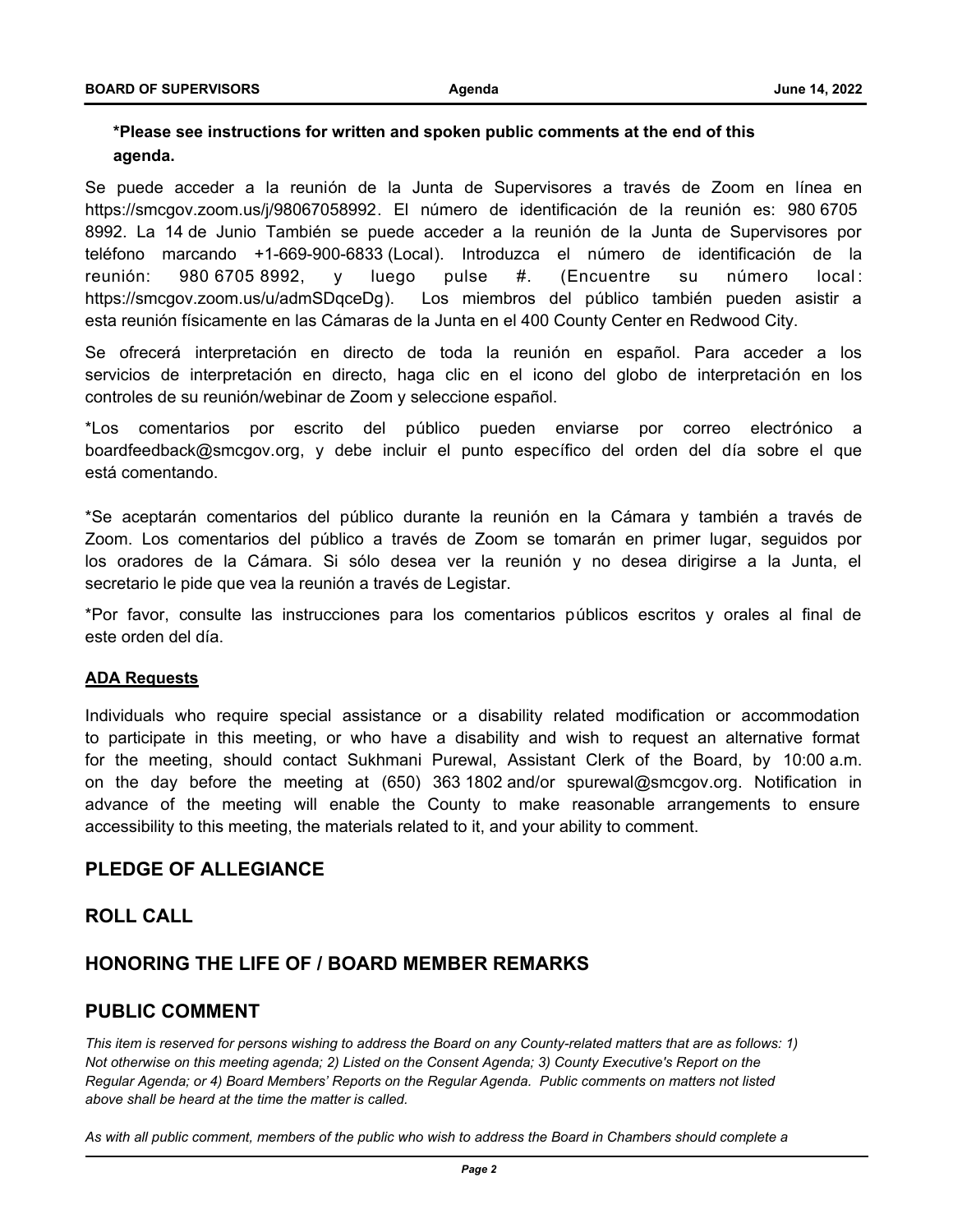*speaker's slip to make a public comment. If you are joining virtually, please click "raise hand" in Zoom. Speakers are customarily limited to two minutes.*

## **ACTION TO SET AGENDA and TO APPROVE CONSENT AGENDA ITEMS**

*(This item is to set the final consent and regular agenda, and for the approval of the items listed on the consent agenda. All items on the consent agenda are approved by one action.)*

# **PRESENTATIONS AND AWARDS**

**1.** [Presentation of a proclamation designating June 19, 2022 as Juneteenth.](http://sanmateocounty.legistar.com/gateway.aspx?m=l&id=/matter.aspx?key=89856)

**Sponsors:** Supervisor Don Horsley and Supervisor Carole Groom

**2.** [Presentation on Pride Month and Annual Report of the LGBTQ+ Commission.](http://sanmateocounty.legistar.com/gateway.aspx?m=l&id=/matter.aspx?key=89879)

**Sponsors:** Supervisor Dave Pine

- **3.** COVID-19 Update:
	- [Informational update by Louise Rogers, Chief of Health](http://sanmateocounty.legistar.com/gateway.aspx?m=l&id=/matter.aspx?key=89450)

## **MATTERS SET FOR SPECIFIED TIME**

*Times listed under this section are approximate. The Board makes every effort to adhere to the times listed, but in some cases, because of unexpected presentations, items may not be heard precisely at the time scheduled. In no case will any item be heard before the scheduled time.*

#### **9:30 a.m.**

## **BOARD OF SUPERVISORS**

**4.** [Adopt a resolution establishing the San Mateo County Farmworker Advisory Commission.](http://sanmateocounty.legistar.com/gateway.aspx?m=l&id=/matter.aspx?key=89918)

**Sponsors:** Supervisor Don Horsley

## **REGULAR AGENDA**

### **CONTROLLER**

**5.** [Adopt a resolution authorizing the hiring of retired Departmental Systems Analyst, Gina di](http://sanmateocounty.legistar.com/gateway.aspx?m=l&id=/matter.aspx?key=89800)  Gualco, to an extra help position prior to expiration of the post-retirement 180-day separation period.

### **HUMAN RESOURCES**

**6.** [Adopt a resolution authorizing an implementation of an Organ and Bone Marrow Donor](http://sanmateocounty.legistar.com/gateway.aspx?m=l&id=/matter.aspx?key=89904)  Leave Program for County of San Mateo employees.

### **COUNTY EXECUTIVE**

**7.** [Adopt a resolution:](http://sanmateocounty.legistar.com/gateway.aspx?m=l&id=/matter.aspx?key=89894)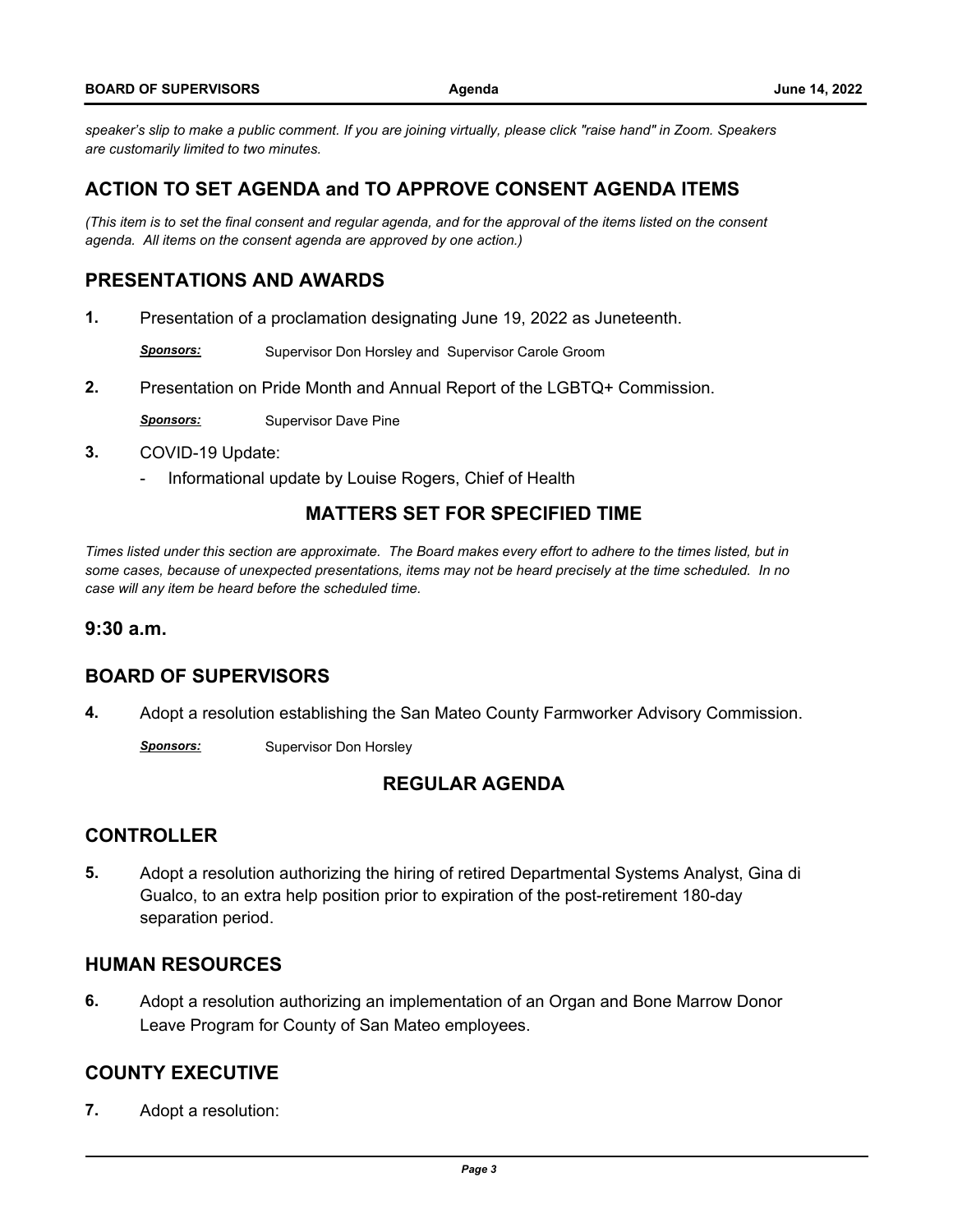- A) Creating a Board subcommittee on Women's Reproductive Freedom and Healthcare Privacy and appoints Supervisor Dave Pine and Supervisor Warren Slocum to that subcommittee; and
- B) Accepting the proposed components of the San Mateo County Action Plan to Support Women's Reproductive Freedom and Healthcare Privacy; and
- C) Allocating up to \$1,000,000 in two tranches, \$549,312 for immediate purchase of technology and medical equipment for clinics operated by Planned Parenthood [Mar Monte, and up to an additional \\$450,688 to be allocated later based on Board](http://sanmateocounty.legistar.com/gateway.aspx?m=l&id=/matter.aspx?key=89894)  consideration of recommendations from the Women's Reproductive Freedom and Healthcare Privacy Subcommittee; and
- D) Authorizing the County Executive to enter into an agreement with Planned Parenthood Mar Monte for the purchase of technology and medical equipment in the amount of \$549,312; and
- E) Directing staff to present a Women's Reproductive Freedom and Healthcare Privacy advocacy agenda to the Board for consideration no later than August 2, 2022.
- **8.** Adopt a resolution making findings required by Government Code Section 4217.12 and [authorizing a solar energy power purchase agreement between the County and FFP BTM](http://sanmateocounty.legistar.com/gateway.aspx?m=l&id=/matter.aspx?key=89368)  Solar, LLC for design, installation, operation, and maintenance of solar photovoltaic system for the County Office Building 3 Project.
- **9. Measure K:** Adopt a resolution authorizing a one-time grant of district-discretionary **Measure K** funds, not to exceed \$227,564 to LifeMoves for one year of funding for two [full-time Homeless Outreach Team \(HOT\) Case Managers to provide response services](http://sanmateocounty.legistar.com/gateway.aspx?m=l&id=/matter.aspx?key=89905)  to the City of San Bruno and the City of South San Francisco Police Departments, and authorizing the County Executive, or designee, to execute the grant agreement.

**Sponsors:** Supervisor Dave Pine

**10. Measure K:** Adopt a resolution authorizing a one-time grant of district-discretionary **Measure K** funds, not to exceed \$30,000, to the City of Burlingame for appliances and equipment for the kitchen in the new Burlingame Community Center, approving an exception to the standard practice for district-discretionary Measure K funds to allow [approval of an unexecuted agreement, and authorizing the County Executive, or designee,](http://sanmateocounty.legistar.com/gateway.aspx?m=l&id=/matter.aspx?key=89907)  to execute the grant agreement.

**Sponsors:** Supervisor Dave Pine

**11. Measure K:** Adopt a resolution authorizing a one-time grant of district-discretionary **Measure K** funds, not to exceed \$115,000, to the San Mateo Area Chamber of [Commerce for the Business Assistance Center, and authorizing the County Executive, or](http://sanmateocounty.legistar.com/gateway.aspx?m=l&id=/matter.aspx?key=89830)  designee, to execute the grant agreement.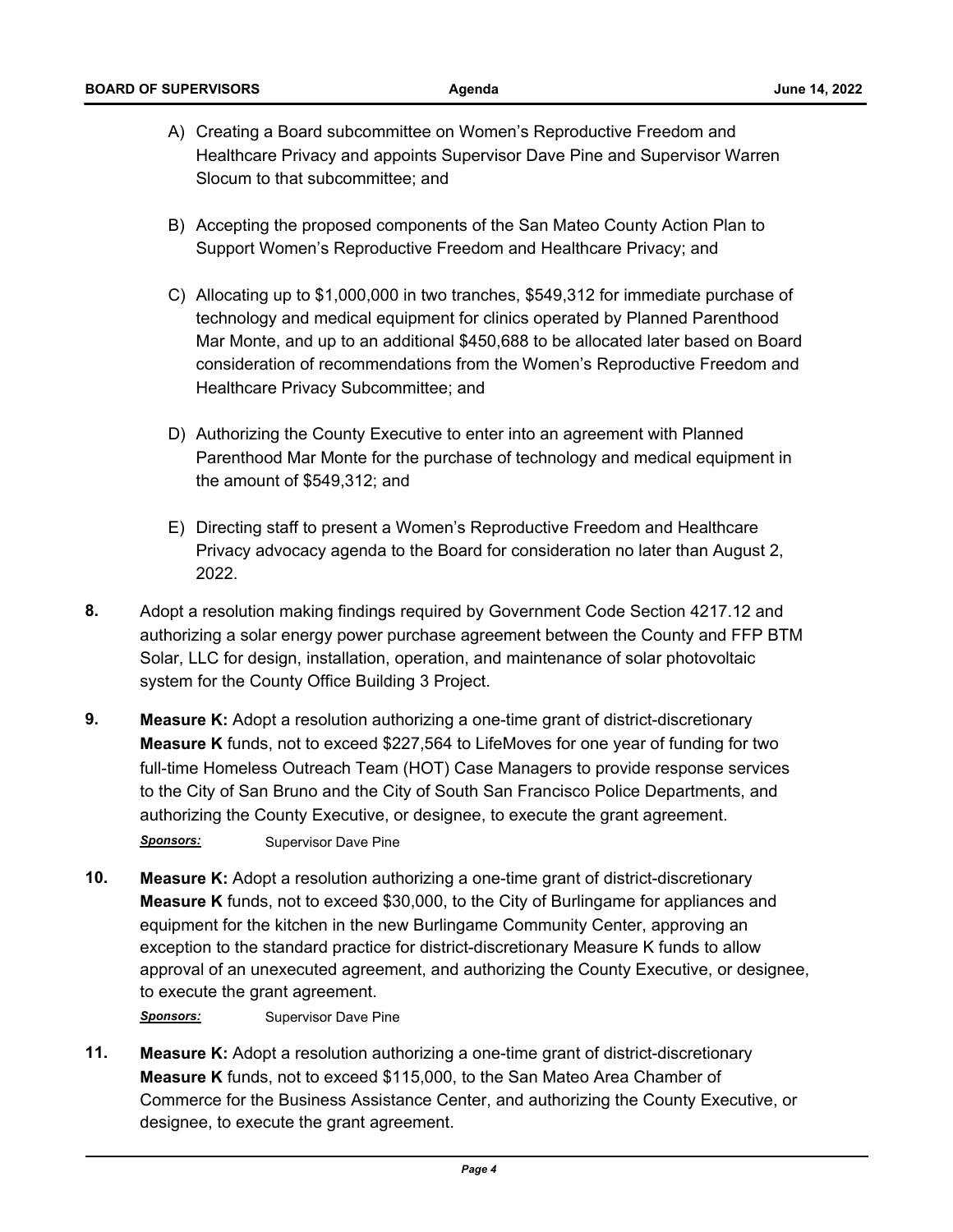**Sponsors:** Supervisor Carole Groom

# **CONSENT AGENDA**

*All items on the consent agenda are approved by one action unless a request is made at the beginning of the meeting that an item be withdrawn or transferred to the regular agenda. Any item on the regular agenda may be transferred to the consent agenda.*

## **AGRICULTURE\WEIGHTS & MEASURES**

**12.** Adopt a resolution waiving the Request for Proposal Process and authorizing an agreement with the Regents of the University of California to provide 50% cost share funding with the University of California, Agriculture and Natural Resources (UCANR) for a [Human-Wildlife Interactions Advisor position, for the term of July 1, 2022 to June 30, 2025,](http://sanmateocounty.legistar.com/gateway.aspx?m=l&id=/matter.aspx?key=89702)  in an amount not to exceed \$249,832.

## **BOARD OF SUPERVISORS**

**13.** [Adopt a resolution affirming the San Mateo County Youth Commission purpose and](http://sanmateocounty.legistar.com/gateway.aspx?m=l&id=/matter.aspx?key=89835)  updating responsibilities, membership and standing rules for its governance.

**Sponsors:** Supervisor Carole Groom

- **14.** [Adopt a resolution in support of the California Plastic Waste Reduction Regulations](http://sanmateocounty.legistar.com/gateway.aspx?m=l&id=/matter.aspx?key=89403)  Initiative, which will go before the voters on the November 8, 2022 election. *Sponsors:* Supervisor Don Horsley
- **15.** [Accept a resolution honoring and commending Dr. Barbara Weissman for her leadership](http://sanmateocounty.legistar.com/gateway.aspx?m=l&id=/matter.aspx?key=89934)  as the President of the San Mateo County Medical Association.

**Sponsors:** Supervisor Don Horsley

- **16.** [Ratification of a resolution honoring Dr. Kevin Skelly, Ph.D upon his retirement as](http://sanmateocounty.legistar.com/gateway.aspx?m=l&id=/matter.aspx?key=89908)  Superintendent, San Mateo Union High School District. **Sponsors:** Supervisor Dave Pine and Supervisor Carole Groom
- **17.** [Ratification of a resolution honoring and commending Ravenswood Family Health](http://sanmateocounty.legistar.com/gateway.aspx?m=l&id=/matter.aspx?key=89831)  Network on its 20th Anniversary.

**Sponsors:** Supervisor Warren Slocum

**18.** [Ratification of a resolution honoring and commending Redwood City Police Activities](http://sanmateocounty.legistar.com/gateway.aspx?m=l&id=/matter.aspx?key=89832)  League on its 25th Anniversary.

**Sponsors:** Supervisor Warren Slocum

- **19.** [Recommendation for reappointments to the Bicycle and Pedestrian Advisory Committee,](http://sanmateocounty.legistar.com/gateway.aspx?m=l&id=/matter.aspx?key=89704)  each for a term ending June 30, 2026:
	- A) Frederick Dennis Zyda, representing At-Large commissioner, for a first full term; and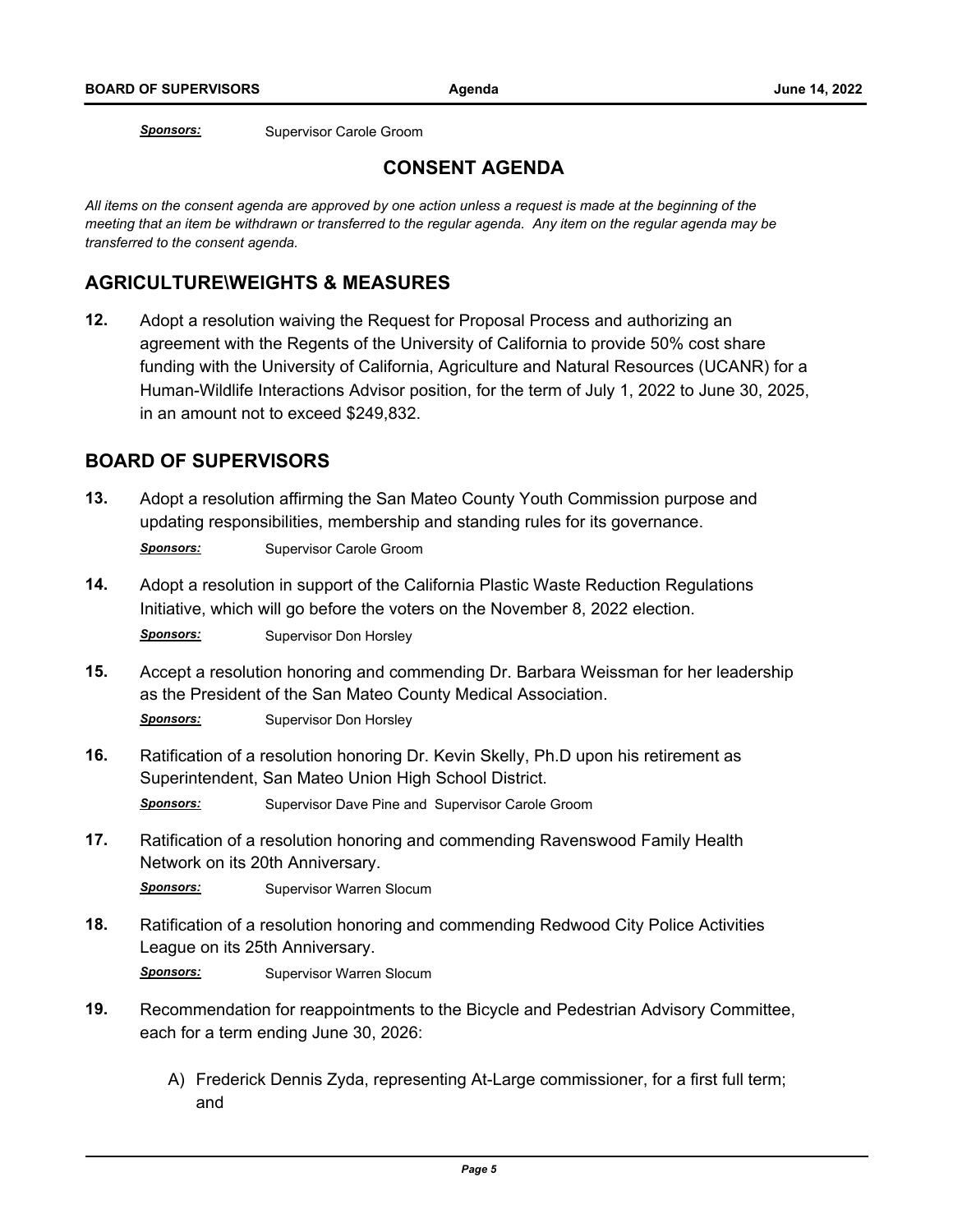- B) [Susan Doherty, representing Safe Routes to School commissioner, for a second](http://sanmateocounty.legistar.com/gateway.aspx?m=l&id=/matter.aspx?key=89704)  term; and
- C) Cristina Aquino, representing First Alternate, for a first full term.

**Sponsors:** Supervisor Don Horsley

- **20.** [Recommendation for reappointments to the Commission on Aging, each for a term](http://sanmateocounty.legistar.com/gateway.aspx?m=l&id=/matter.aspx?key=89920)  ending June 30, 2025:
	- A) Erzsebet Taylor, for a second term; and
	- B) Patty Clement-Cihak, for a second term; and
	- C) Maria Elena Barr, for a second term; and
	- D) JoAnne Arnos, for a third term.

*Sponsors:* Supervisor Don Horsley

**21.** [Recommendation for the reappointment of Kurt Hoefter \(Ninth Member\) to the Board of](http://sanmateocounty.legistar.com/gateway.aspx?m=l&id=/matter.aspx?key=89882)  Retirement of SamCERA, for a third term ending June 30, 2025.

**Sponsors:** Supervisor Don Horsley

**22.** Recommendation for the appointment of Manuel Santamaria, representing Public [Senior/Minority Community Member to the San Mateo Health Commission, for an initial](http://sanmateocounty.legistar.com/gateway.aspx?m=l&id=/matter.aspx?key=89903)  partial term ending January 1, 2023.

Sponsors: Supervisor Don Horsley and Supervisor Carole Groom

**23.** [Recommendation for the appointment of Victoria Magbilang to the San Mateo County Arts](http://sanmateocounty.legistar.com/gateway.aspx?m=l&id=/matter.aspx?key=89906)  Commission, representing District 5, for an initial partial term ending December 31, 2022. **Sponsors:** Supervisor David J. Canepa

**CORONER**

- **24.** Adopt a resolution:
	- A) Authorizing an agreement with Thomas Rogers, M.D. ("Dr. Rogers") for the provision of forensic pathology services for the term July 1, 2022 through June 30, 2025 with a not-to-exceed amount of \$639,754.00; and
	- B) [Authorizing an agreement with Forensic Doctors Group, PC, owned by Dr. Michael](http://sanmateocounty.legistar.com/gateway.aspx?m=l&id=/matter.aspx?key=89837)  D. Hunter, M.D. ("Forensic Doctors Group") for the provision of forensic pathology services for the term July 1, 2022 through June 30, 2025 with a not-to-exceed amount of \$300,000; and
	- C) Authorizing an agreement with Pathemis, PC, owned by Dr. Angellee Chen, M.D. ("Pathemis") for the provision of forensic pathology services for the term July 1, 2022 through June 30, 2025 with a not-to-exceed amount of \$639,754.00; and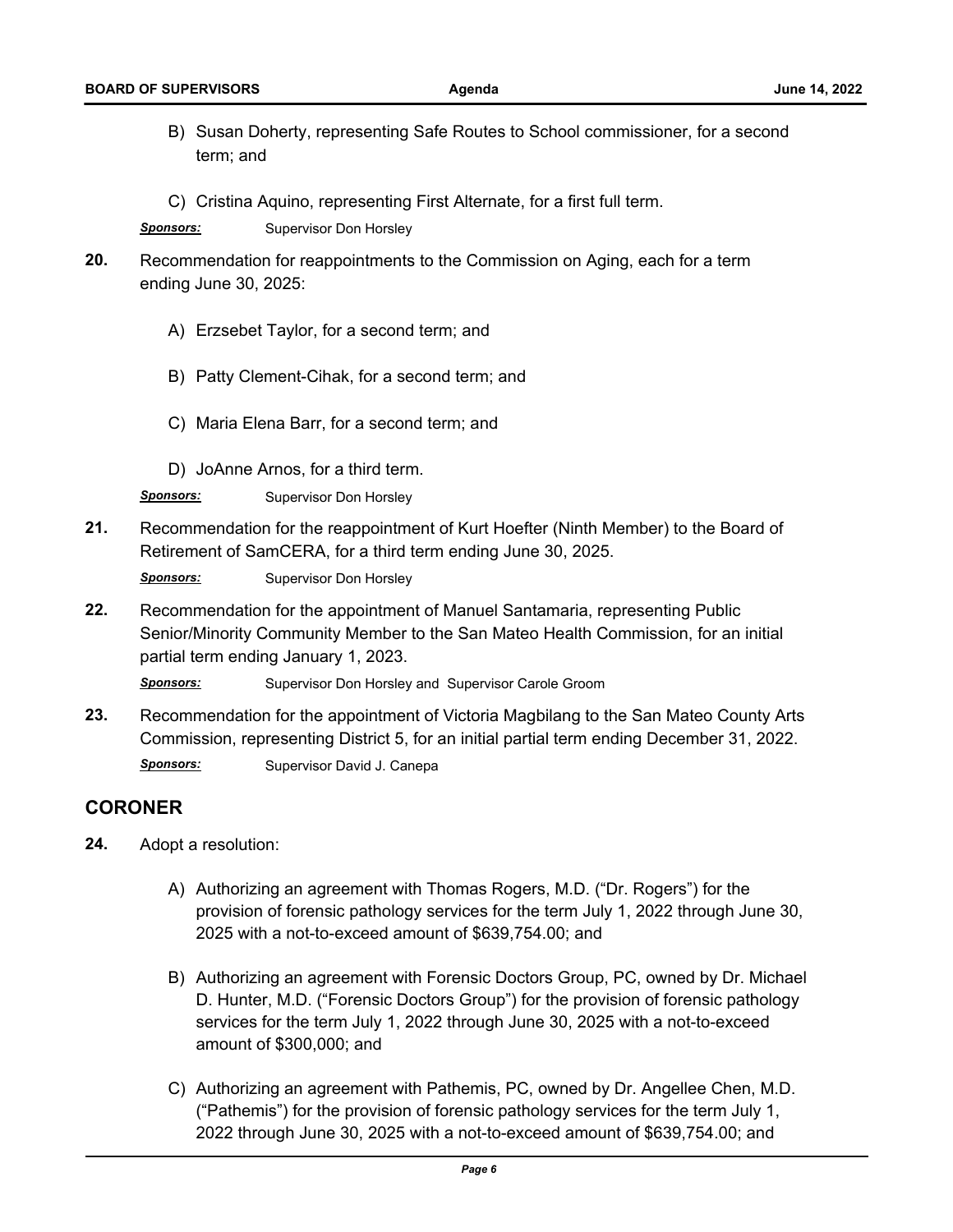D) [Granting a waiver of the competitive bidding process for the provision of the above](http://sanmateocounty.legistar.com/gateway.aspx?m=l&id=/matter.aspx?key=89837)  forensic pathology services pursuant to County Ordinance Code 2.83.050(e).

### **COUNTY ATTORNEY**

- **25.** [Approve corrections to the identified tax rolls and corresponding tax refunds.](http://sanmateocounty.legistar.com/gateway.aspx?m=l&id=/matter.aspx?key=89861)
- **26.** Adopt a resolution authorizing a second amendment to the agreement with Hanson [Bridgett LLP, increasing the maximum amount payable by \\$100,000, to an amount not to](http://sanmateocounty.legistar.com/gateway.aspx?m=l&id=/matter.aspx?key=89871)  exceed \$300,000.
- **27.** Adopt a resolution approving the issuance of the California Municipal Finance Authority [qualified 501\(c\)\(3\) bonds for a qualified residential rental project in an aggregate principal](http://sanmateocounty.legistar.com/gateway.aspx?m=l&id=/matter.aspx?key=89913)  amount not to exceed \$30,000,000 for the purpose of financing or refinancing the acquisition, rehabilitation, improvement and equipping of Pacific Oaks Senior Apartments.

## **COUNTY EXECUTIVE**

- **28.** Adopt a resolution finding that the ongoing COVID-19 pandemic state of emergency [presents imminent risks to the health or safety of attendees and that it continues to directly](http://sanmateocounty.legistar.com/gateway.aspx?m=l&id=/matter.aspx?key=89945)  impact the ability of members of the Board of Supervisors to meet safely in person.
- **29.** Adopt a resolution authorizing the County Executive, or designee(s), to execute a third amendment to the agreement with Godbe Research for public survey and research services related to a potential parcel tax measure addressing climate resiliency, wildfire and flood risks, and emergency preparedness, increasing the not-to-exceed amount by [\\$58,000 from \\$185,000 to \\$243,000, and granting of a waiver of the competitive bidding](http://sanmateocounty.legistar.com/gateway.aspx?m=l&id=/matter.aspx?key=89949)  process pursuant to Section 2.83.050(e) of the San Mateo County Ordinance Code.
- **30.** Adopt a resolution authorizing the President of the Board of Supervisors to execute an amendment to the agreement with Keith Anderson Consulting to provide project and [construction management services, extending the term through September 9, 2023, and](http://sanmateocounty.legistar.com/gateway.aspx?m=l&id=/matter.aspx?key=89825)  increasing the amount payable by \$250,000 for a not-to-exceed amount of \$850,000.
- **31.** Adopt a resolution authorizing the Director of the Project Development Unit or designee to execute an amendment to the Architectural and Engineering Services agreement with [Cannon Design for the Cordilleras Health Campus Project, increasing the amount payable](http://sanmateocounty.legistar.com/gateway.aspx?m=l&id=/matter.aspx?key=89868)  by \$262,778, increasing the contingency amount by \$26,277, and establishing a new not to exceed amount of \$10,007,260.
- **32.** Recommendation to:
	- A) Adopt a resolution authorizing the acceptance of unanticipated revenue from [Windward Fund in the amount of \\$573,459 and authorizing the Department of](http://sanmateocounty.legistar.com/gateway.aspx?m=l&id=/matter.aspx?key=89933)  Emergency Management to execute the agreement with Rain Industries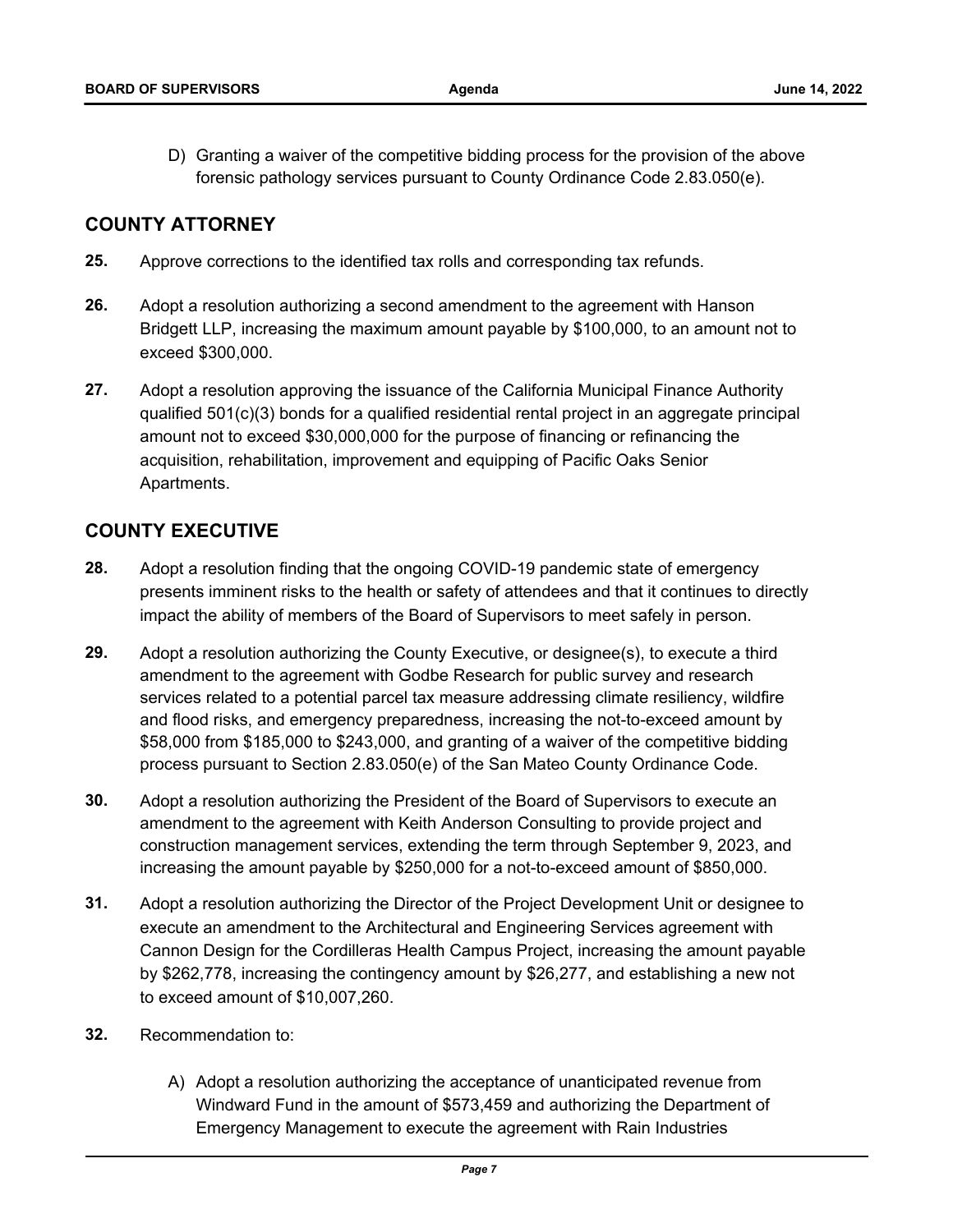Incorporated in the total amount of \$573,459; and

B) [Approve Appropriation Transfer Request \(ATR\) in the total amount of \\$573,459](http://sanmateocounty.legistar.com/gateway.aspx?m=l&id=/matter.aspx?key=89933)  from Windward Fund.

### **COURTS**

- **33.** [Recommendation for two appointments and one reappointment to the Juvenile Justice &](http://sanmateocounty.legistar.com/gateway.aspx?m=l&id=/matter.aspx?key=89939)  Delinquency Prevention Commission:
	- A) Ameya Nori, for an initial partial term ending December 31, 2025; and
	- B) Wesley Liu, for an initial partial term ending December 31, 2025; and
	- C) Sathvik Nori, for a first full term ending December 31, 2025.

### **HEALTH**

- **34.** Recommendation to:
	- A) Adopt a resolution authorizing and directing the Chief of San Mateo County Health, or designee, to execute a fourth amendment to the grant award from the California [Department of Public Health California Immunization Program for the term of July 1,](http://sanmateocounty.legistar.com/gateway.aspx?m=l&id=/matter.aspx?key=89730)  2017, through June 30, 2022, increasing the award amount by \$2,802,955 to an amount not to exceed \$7,427,798; and
	- B) Approve an Appropriation Transfer Request (ATR) in the amount of \$1,875,292 appropriating unanticipated revenue to various expenditure accounts related to COVID-19 immunization expenses.
- **35.** Adopt a resolution authorizing the acceptance of an award from the California Department of Public Health Sexually Transmitted Diseases Control Branch to increase capacity to [conduct disease investigation activities, for the term of July 1, 2021 through December 31,](http://sanmateocounty.legistar.com/gateway.aspx?m=l&id=/matter.aspx?key=89851)  2025 in an amount not to exceed \$986,280.
- **36.** Adopt a resolution authorizing an amendment to the agreement with Avantpage Inc. for [language translation services, extending the term by two years through June 30, 2024 and](http://sanmateocounty.legistar.com/gateway.aspx?m=l&id=/matter.aspx?key=89853)  increasing the amount by \$150,000 to an amount not to exceed \$350,000.
- **37.** Adopt a resolution authorizing an amendment to the agreement with the Department of State Hospitals for a pre-trial felony mental health diversion program, increasing the [amount by \\$284,000 to an amount not to exceed \\$1,119,757, and extending the term by](http://sanmateocounty.legistar.com/gateway.aspx?m=l&id=/matter.aspx?key=89843)  one year through June 30, 2024.
- **38.** Adopt a resolution authorizing the Chief of San Mateo County Health or designee to [execute contract amendments for a 3% Cost of Living Adjustment to contracted providers](http://sanmateocounty.legistar.com/gateway.aspx?m=l&id=/matter.aspx?key=89870)  effective July 1, 2021, and an additional 3% Cost of Living Adjustment effective July 1,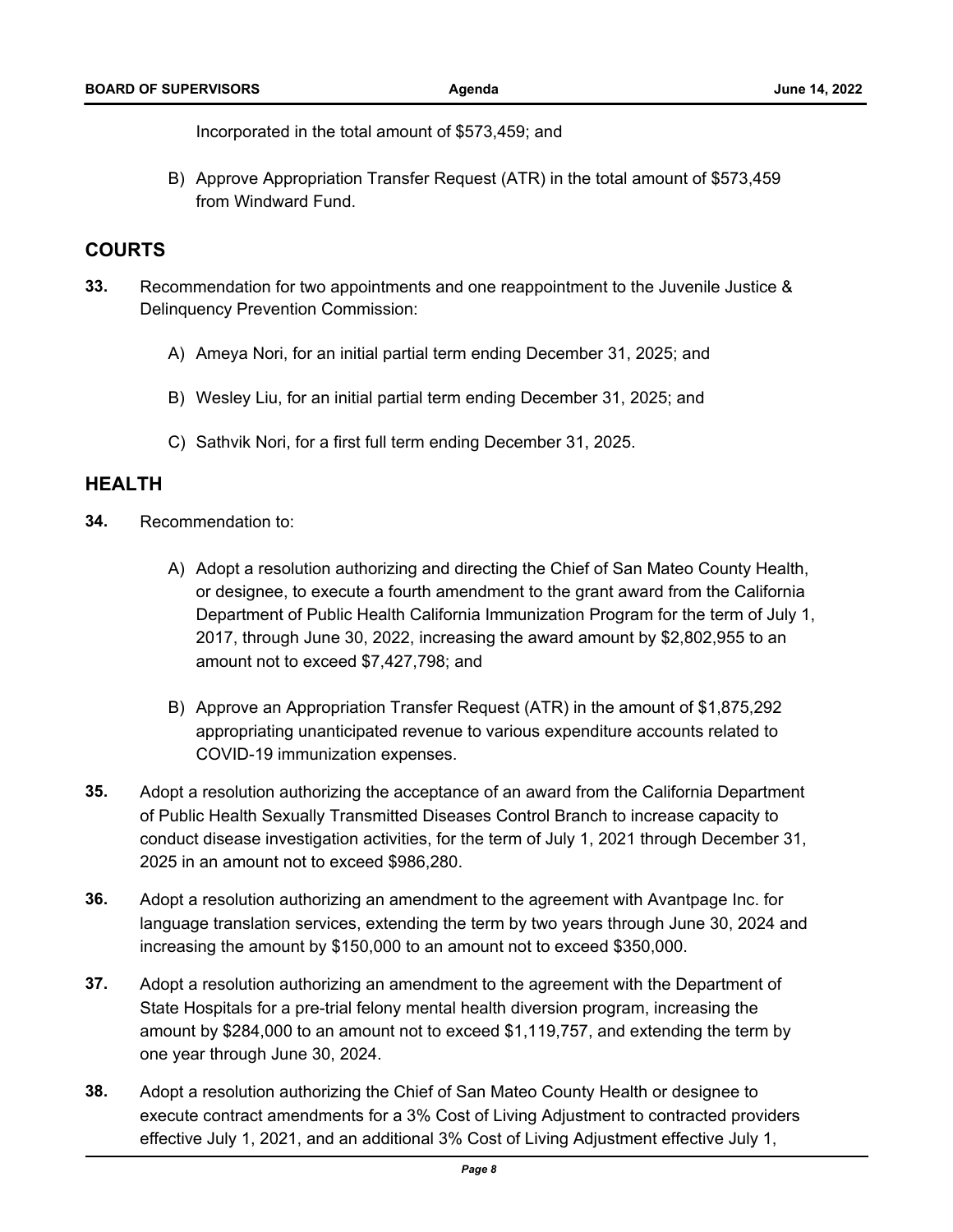[2022.](http://sanmateocounty.legistar.com/gateway.aspx?m=l&id=/matter.aspx?key=89870)

- **39.** Adopt a resolution authorizing and directing the Chief of San Mateo County Health, or designee, to execute a grant from the California Department of Public Health to provide [funding for the San Mateo County Oral Public Health Program for the term of July 1, 2022](http://sanmateocounty.legistar.com/gateway.aspx?m=l&id=/matter.aspx?key=89780)  through June 30, 2027, in an amount not to exceed \$1,156,660.
- **40.** Adopt a resolution authorizing an amendment to the agreement with Alliance Healthcare Radiology to provide mobile magnetic resonance imaging services, extending the term [through December 31, 2027, and increasing the amount by \\$5,200,000 to an amount not](http://sanmateocounty.legistar.com/gateway.aspx?m=l&id=/matter.aspx?key=89595)  to exceed \$5,400,000.
- **41.** Adopt a resolution authorizing an amendment to the agreement with Crossroads Health [LLC to provide overpayment and credit balance resolution services, extending the term by](http://sanmateocounty.legistar.com/gateway.aspx?m=l&id=/matter.aspx?key=89775)  two years through March 31, 2025, and increasing the amount by \$240,000 to an amount not to exceed \$360,000.
- **42.** [Adopt a resolution authorizing an amendment to the agreement with Certified Languages](http://sanmateocounty.legistar.com/gateway.aspx?m=l&id=/matter.aspx?key=89838)  International, LLC to increase the maximum amount of the agreement by \$1,600,000, to an amount not to exceed \$4,005,000, with no change to the agreement term.

## **HUMAN RESOURCES**

- **43.** [Adopt a resolution waiving the request for proposal process and authorizing an agreement](http://sanmateocounty.legistar.com/gateway.aspx?m=l&id=/matter.aspx?key=89865)  with Athens Administrators, Inc. to provide Third Party Workers' Compensation Claims Administration Services for the County for a 3-year term from July 1, 2022 through June 30, 2025 in an amount not to exceed \$3,043,217.00 with two one-year options to extend the agreement, in an amount not to exceed \$1,085,191.00 in year 4 and \$1,122,630.00 in year 5.
- **44.** [Adopt a resolution authorizing an amendment to the Master Salary Resolution 078309 to](http://sanmateocounty.legistar.com/gateway.aspx?m=l&id=/matter.aspx?key=89897)  reclassify three positions; and accept the updated report of biweekly salaries by classification.
- **45.** [Report recommending the denial of claims \(Non-culpable\)](http://sanmateocounty.legistar.com/gateway.aspx?m=l&id=/matter.aspx?key=89864)

## **HUMAN SERVICES AGENCY**

- **46. Measure K:** Adopt a resolution authorizing a waiver of the Request for Proposals process and approving execution of an agreement with Samaritan House to provide homeless [shelter services at the Safe Harbor shelter for the term of July 1, 2022 through June 30,](http://sanmateocounty.legistar.com/gateway.aspx?m=l&id=/matter.aspx?key=89817)  2023, for a total obligation amount not to exceed \$948,078.50.
- **47. Measure K**: Adopt a resolution authorizing a waiver of the Request for Proposals process and approving execution of an agreement with StarVista to provide homeless shelter [services for the term of July 1, 2022 through June 30, 2023 in an amount not to exceed](http://sanmateocounty.legistar.com/gateway.aspx?m=l&id=/matter.aspx?key=89824)  \$240,697.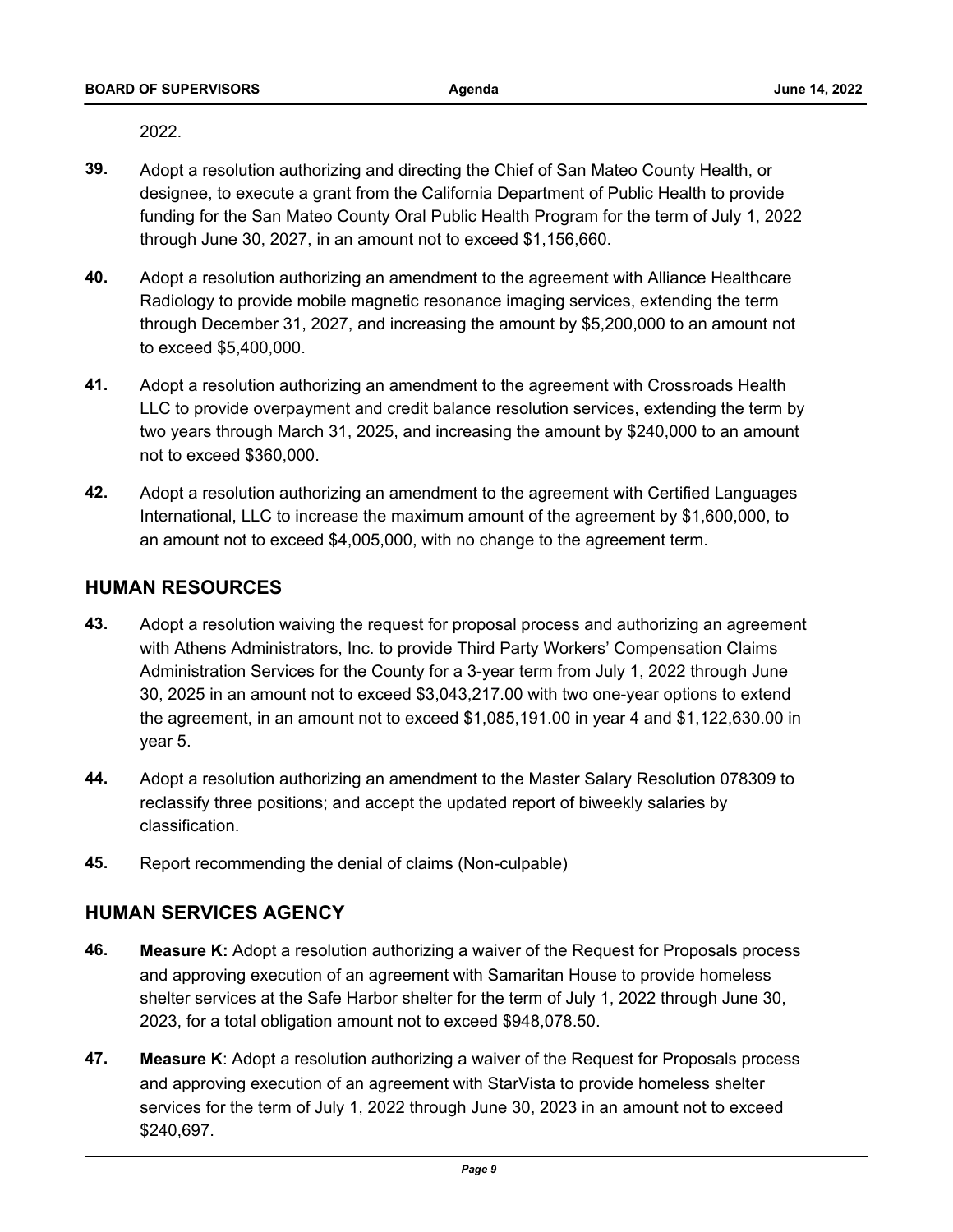- **48. Measure K**: Adopt a resolution authorizing an amendment to the agreement with Abode [Services increasing the funding by \\$1,258,325.69 for a new total obligation amount not to](http://sanmateocounty.legistar.com/gateway.aspx?m=l&id=/matter.aspx?key=89850)  exceed \$5,329,239.77 with the term remaining July 1, 2020 through June 30, 2023, for Rapid Re-Housing homeless services and Housing and Disability Advocacy Program services.
- **49.** Adopt a resolution authorizing a waiver of the Request for Proposals process and approving execution of an agreement with the Child Care Coordinating Council of San [Mateo for Title IV-E childcare services for the term of July 1, 2022 through June 30, 2025,](http://sanmateocounty.legistar.com/gateway.aspx?m=l&id=/matter.aspx?key=89839)  for a total obligation amount not to exceed \$750,000.
- **50.** [Adopt a resolution authorizing an amendment to the agreement with Studentnest, Inc. for](http://sanmateocounty.legistar.com/gateway.aspx?m=l&id=/matter.aspx?key=89840)  providing tutoring services to San Mateo foster youth, extending the term to July 1, 2021 through June 30, 2024 for a revised not to exceed amount of \$480,000.
- **51.** Adopt a resolution authorizing:
	- A) The Human Services Agency Director, or designee, to execute a non-financial Memorandum of Understanding agreement with the member counties of the Bay [Area Cash Assistance Program for Immigrants Consortium, for the term of July 1,](http://sanmateocounty.legistar.com/gateway.aspx?m=l&id=/matter.aspx?key=89845)  2022 to June 30, 2026; and
	- B) The Human Services Agency Director, or designee, to execute any amendments which modify the contract term and/or services so long as the modified term or services is/are within the current or revised fiscal provisions as set by the state.
- **52.** [Adopt a resolution authorizing the Director of Human Services Agency or designee to](http://sanmateocounty.legistar.com/gateway.aspx?m=l&id=/matter.aspx?key=89857)  execute:
	- A) A cash transfer agreement with the State of California Department of Rehabilitation, for the term of July 1, 2022, to June 30, 2025, in the amount of \$1,014,207; and
	- B) A cost reimbursement agreement with the State of California Department of Rehabilitation to provide vocational rehabilitation services for transition-aged youth and adult mental health populations in the County of San Mateo, for the term of July 1, 2022, through June 30, 2025, in the amount of \$2,672,775.
- **53.** [Adopt a resolution authorizing a revenue agreement with AeroPress, Inc. for warehousing](http://sanmateocounty.legistar.com/gateway.aspx?m=l&id=/matter.aspx?key=89867)  and shipping and receiving services performed by Vocational Rehabilitation Services clients through the WorkCenter Training Program, for the term July 1, 2022 through June 30, 2024, with an anticipated revenue amount not to exceed \$700,000.

## **OFFICE OF SUSTAINABILITY**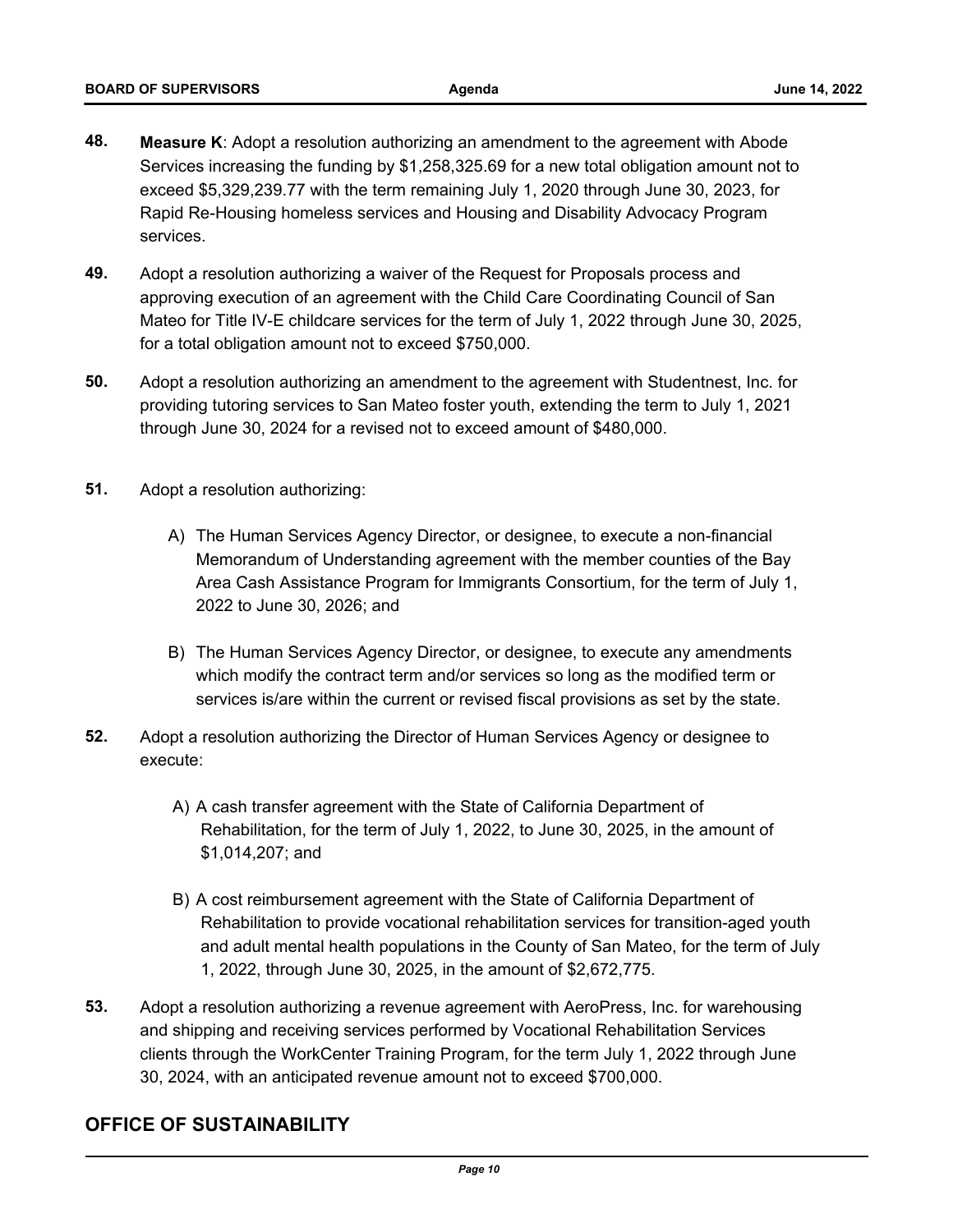- **54.** Recommendation to:
	- A) Adopt a resolution authorizing an amendment to the agreement with Pacifica Resource Center to provide services related to edible food recovery and redistribution in their service area as part of an edible food recovery program as required under California Senate Bill (SB) 1383, extending the term through June 30, 2023, and increasing the amount payable by \$223,660, to an amount not to exceed \$442,823; and
	- B) Adopt a resolution authorizing an amendment to the agreement with Nuestra Casa of East Palo Alto to provide services related to edible food recovery and redistribution in their service area as part of an edible food recovery program as [required under SB 1383, extending the term through June 30, 2023, and increasing](http://sanmateocounty.legistar.com/gateway.aspx?m=l&id=/matter.aspx?key=89866)  the amount payable by \$172,896, to an amount not to exceed \$665,136; and
	- C) Adopt a resolution authorizing an amendment to the agreement with Fresh Approach to provide public education and outreach about food waste prevention, food preservation, and to operate the County's community composting program, extending the term through June 30, 2023 and increasing the amount payable by \$100,000, to an amount not to exceed \$531,678.

# **PARKS**

- **55. Measure K**: Adopt a resolution authorizing:
	- A) The President of the Board of Supervisors to execute a Third Amendment to the Agreement with Auten Resource Consulting for professional services required to prepare the Pescadero Creek County Park Climate and Habitat Resiliency Plan increasing the Agreement's amount by \$57,700 for a new total not-to-exceed amount of \$257,273.14, and extending the term of the Agreement to September 30, 2023; and
	- B) The Parks Director, or the Parks Director's designee, to execute further amendments to the Agreement to modify the County's maximum fiscal obligation [by no more than \\$25,000 \(in aggregate\), and/or to modify the Agreement's terms](http://sanmateocounty.legistar.com/gateway.aspx?m=l&id=/matter.aspx?key=89869)  and/or services, so long as the modified term(s) and/or services is/are within the current or revised fiscal provisions.

## **PLANNING AND BUILDING**

**56.** Adopt a resolution supporting the Midcoastside Transportation Demand Management [Plan and submitting an application to the San Mateo County Transportation Authority for](http://sanmateocounty.legistar.com/gateway.aspx?m=l&id=/matter.aspx?key=89874)  Measure A Alternative Congestion Relief and Measure W Transportation Demand Management Program funding.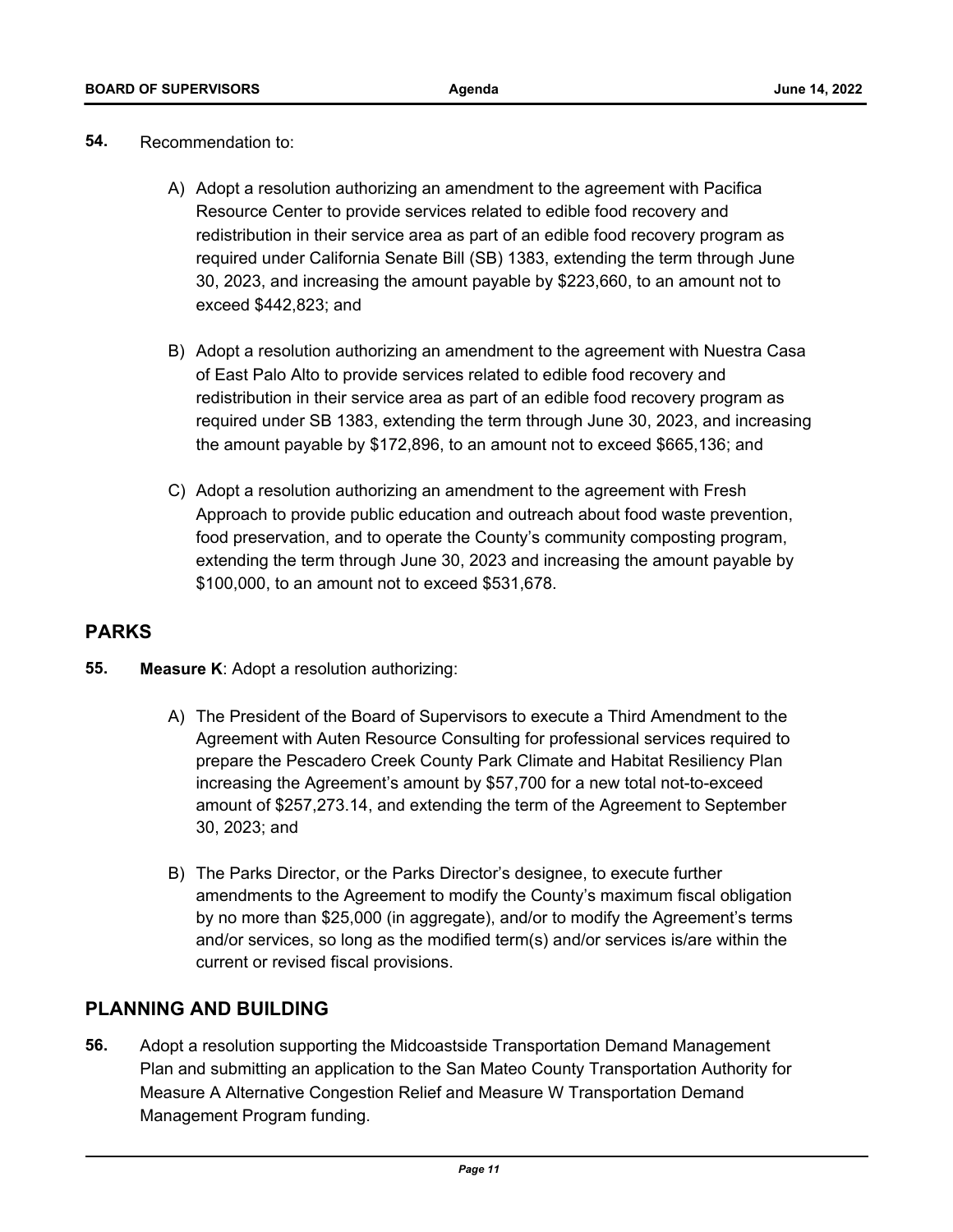- **57.** Adopt a resolution authorizing:
	- A) The President of the Board of Supervisors to execute agreements for Plan Check and Building Inspection Services with:
		- 1. 4LEAF INC., for services beginning July 1, 2022 through June 30, 2025, in an amount not to exceed \$1,000,000; and
		- 2. CSG Consultants for services beginning July 1, 2022 through June 30, 2025, in an amount not to exceed \$1,000,000, and
		- 3. TRB + Associates for services beginning July 1, 2022 through June 30, 2025, in an amount not to exceed \$800,000; and
	- B) The Community Development Director, or the Director's designee, to execute amendments to the agreements to modify the maximum fiscal obligation by no more than \$25,000 (in aggregate per agreement), and/or modify the agreements' [terms and/or services, so long as the modified term\(s\) and/or services is/are within](http://sanmateocounty.legistar.com/gateway.aspx?m=l&id=/matter.aspx?key=89875)  the current or revised fiscal provisions.
- **58.** [Adopt a resolution waiving the request for proposals process and authorize an agreement](http://sanmateocounty.legistar.com/gateway.aspx?m=l&id=/matter.aspx?key=89876)  with Accela, Inc., for the provision of specialized subscription software services in an amount not to exceed \$1,111,773 for the term July 1, 2022 through June 30, 2027.
- **59.** [Adopt a resolution authorizing Amendment No. 6 to the agreement with Cotton, Shires and](http://sanmateocounty.legistar.com/gateway.aspx?m=l&id=/matter.aspx?key=89909)  Associates Inc., to provide review of geotechnical and geologic reports, extending the term through September 30, 2022, and increasing the amount by \$60,000 to an amount not to exceed \$684,000.

## **PROBATION**

**60.** Adopt a resolution authorizing an agreement with SCRAM of California Inc. to provide [continuous alcohol monitoring \(CAM\), global positioning system \(GPS\), and house arrest](http://sanmateocounty.legistar.com/gateway.aspx?m=l&id=/matter.aspx?key=89822)  services to adult and juvenile probationers and to defendants in Pretrial Services for the term of July 1, 2022 through June 30, 2025, in an amount not to exceed \$600,000.

## **PUBLIC WORKS**

- **61.** Adopt a resolution authorizing:
	- A) The President of the Board to execute an agreement with Granite Rock Company, [for the Reconstruction of Encina Avenue from Middlefield Road to End in the North](http://sanmateocounty.legistar.com/gateway.aspx?m=l&id=/matter.aspx?key=89772)  Fair Oaks Area, in the amount of \$1,678,992.50; and
	- B) The Director of Public Works to: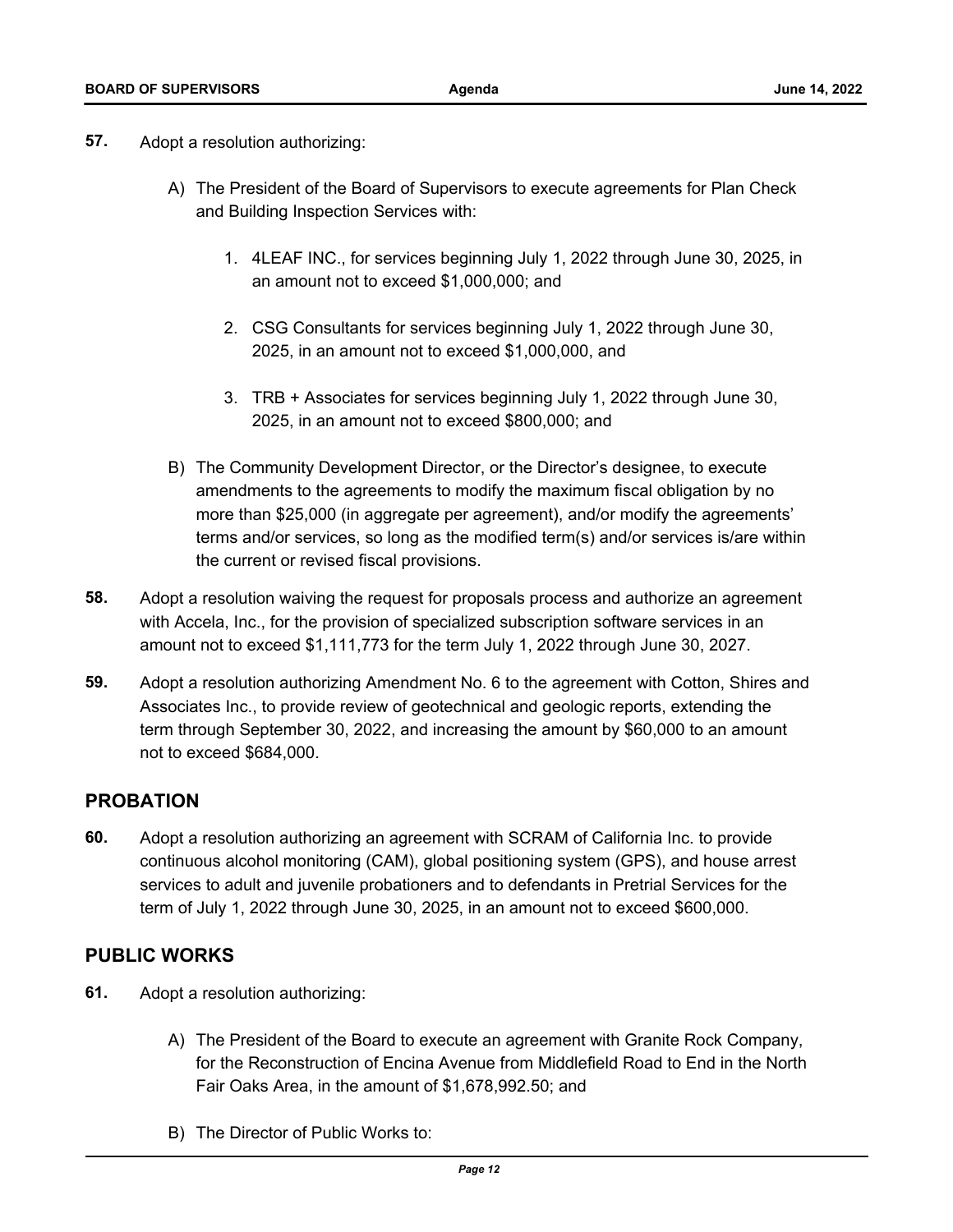- 1. Execute subsequent change orders to grant time extensions for project [completion and payment up to a maximum aggregate amount not to exceed](http://sanmateocounty.legistar.com/gateway.aspx?m=l&id=/matter.aspx?key=89772)  \$167,899.25 or approximately 10 percent of the agreement amount; and
- 2. Approve payment up to the not-to-exceed amount of \$1,846,891.75 for items requiring adjustment based on unit bid prices without execution of a change order; and
- 3. File a Notice of Exemption for a California Environmental Quality Act Categorical Exemption.
- **62.** Adopt a resolution authorizing:
	- A) The President of the Board to execute an agreement with Advanced [Geotechniques, Inc., in the amount of \\$414,975 for the Higgins Canyon Road](http://sanmateocounty.legistar.com/gateway.aspx?m=l&id=/matter.aspx?key=89773)  Bridge at Mills Creek Embankment and Wingwall Repairs Project; and
	- B) The Director of Public Works to:
		- 1. Execute subsequent change orders to grant time extensions for project completion and payment up to a maximum aggregate amount not to exceed \$41,497, or approximately 10 percent of the agreement amount; and
		- 2. Approve payment up to the not to exceed amount of \$456,472 for items requiring adjustment based on unit bid prices without execution of a change order.
- **63.** Adopt a resolution:
	- A) Adopting the plans and specifications, including conformance with prevailing wage scale requirements, for the 60 Inch Culvert Replacement Project at Bear Gulch Road; and
	- B) Authorizing the Director of Public Works to call for sealed bids to be received by Thursday, July 7, 2022 at 2:30pm at the office of the County Executive/Clerk of the Board of Supervisors; and
	- C) Authorizing the Director of Public Works to extend the call for bids and bid opening [up to 60 calendar days beyond the time and date originally set forth by the Board of](http://sanmateocounty.legistar.com/gateway.aspx?m=l&id=/matter.aspx?key=89774)  Supervisors.

### **SHERIFF**

**64.** [Adopt a resolution authorizing an amendment to the agreement with Vance Brown, Inc., for](http://sanmateocounty.legistar.com/gateway.aspx?m=l&id=/matter.aspx?key=89852)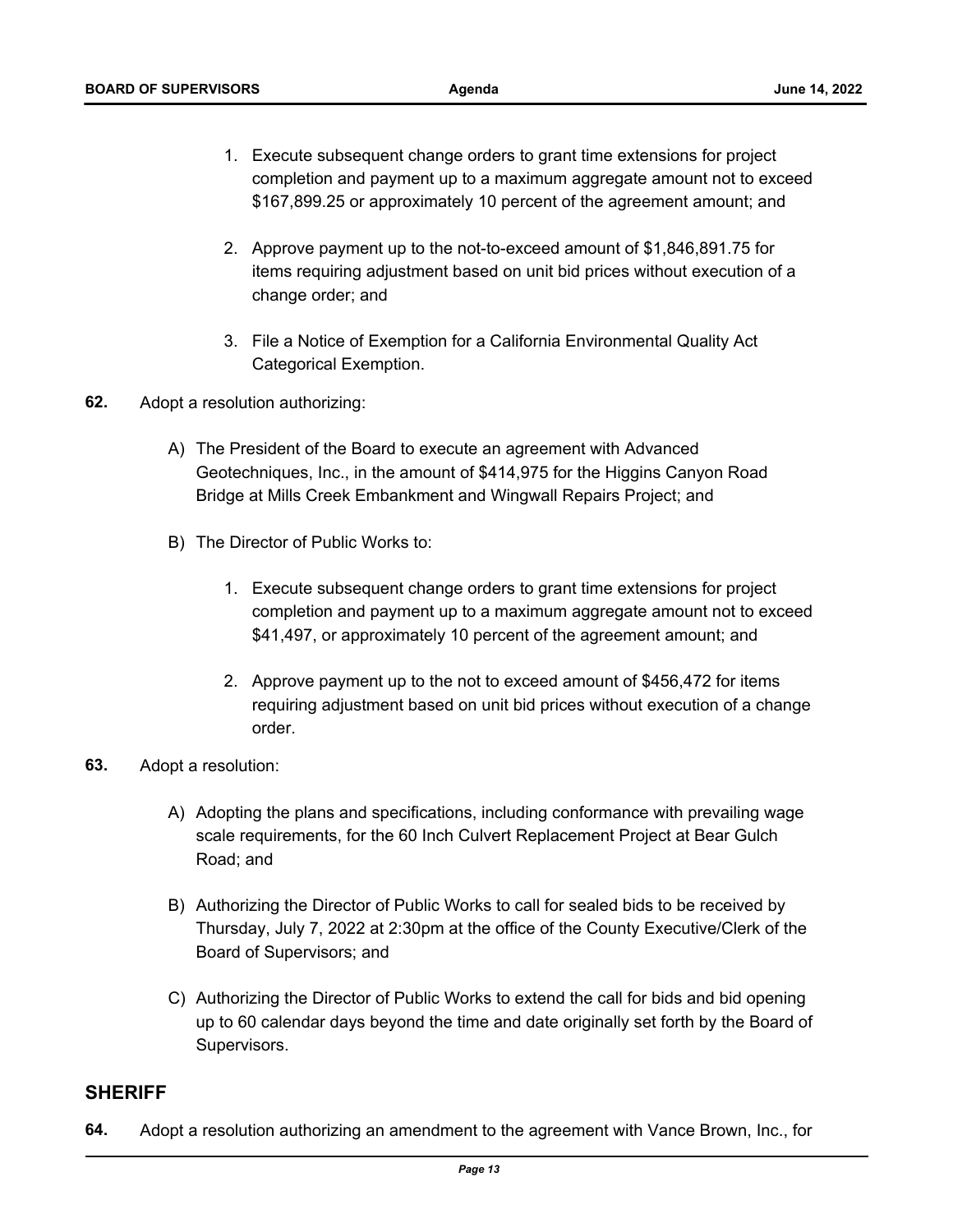construction services to be provided at 330 Bradford Street, in Redwood City, California, [to increase the maximum amount payable thereunder by \\$4,974,816, to an amount not to](http://sanmateocounty.legistar.com/gateway.aspx?m=l&id=/matter.aspx?key=89852)  exceed \$29,974,816.

- **65.** Adopt a resolution authorizing:
	- A) A waiver of the Request for Proposal process; and
	- B) The execution of an agreement with AgreeYa Solutions Inc. to provide the Sheriff's Work Program software solution, for the term of July 1, 2022, through January 31, 2024, in an aggregate amount not to exceed \$404,339.85; and
	- C) The Sheriff or the Sheriff's designee to execute contract amendments and minor [modifications not to exceed \\$25,000 \(in aggregate\) and/or modify the contract term](http://sanmateocounty.legistar.com/gateway.aspx?m=l&id=/matter.aspx?key=89873)  and/or services.
- **66.** Adopt a resolution:
	- A) Authorizing the execution of the FY 2021 Paul Coverdell Forensic Science Improvement Program grant sub-awarded by the California Governor's Office of [Emergency Services \(Cal OES\) for distribution to the County of San Mateo for the](http://sanmateocounty.legistar.com/gateway.aspx?m=l&id=/matter.aspx?key=89878)  term of April 1, 2022 through June 30, 2023, in an amount not to exceed \$64,228; and
	- B) Approving an Appropriation Transfer Request (ATR) in the amount of \$64,228 to establish a budget appropriation and record revenue for the grant subaward.

### **TREASURER**

- **67.** Adopt a resolution waiving the Request for Proposal process and authorizing the execution of an agreement with Bank of New York Mellon National Association to provide [custody and safekeeping services, for the term of August 1, 2022, though July 31, 2025, in](http://sanmateocounty.legistar.com/gateway.aspx?m=l&id=/matter.aspx?key=89295)  an amount not to exceed \$500,000.
- **68.** [Adopt a resolution authorizing the execution of an agreement with MUFG / Union Bank,](http://sanmateocounty.legistar.com/gateway.aspx?m=l&id=/matter.aspx?key=89296)  N.A. to provide depository and full-service bank services, for the term of July 1, 2022, through June 30, 2025, in an amount not to exceed \$2,000,000.

### **CLOSED SESSION**

*(The Board will adjourn to closed session to consider the following items at the end of the agenda, or at any time during the meeting as time permits. At the conclusion of closed session, the Board will reconvene in open session to report on any actions taken for which a report is required by law.)*

**69. [Conference with Legal Counsel - Existing Litigation:](http://sanmateocounty.legistar.com/gateway.aspx?m=l&id=/matter.aspx?key=89947)**  La Shauna Powers v. County of San Mateo Claim Number: SM160035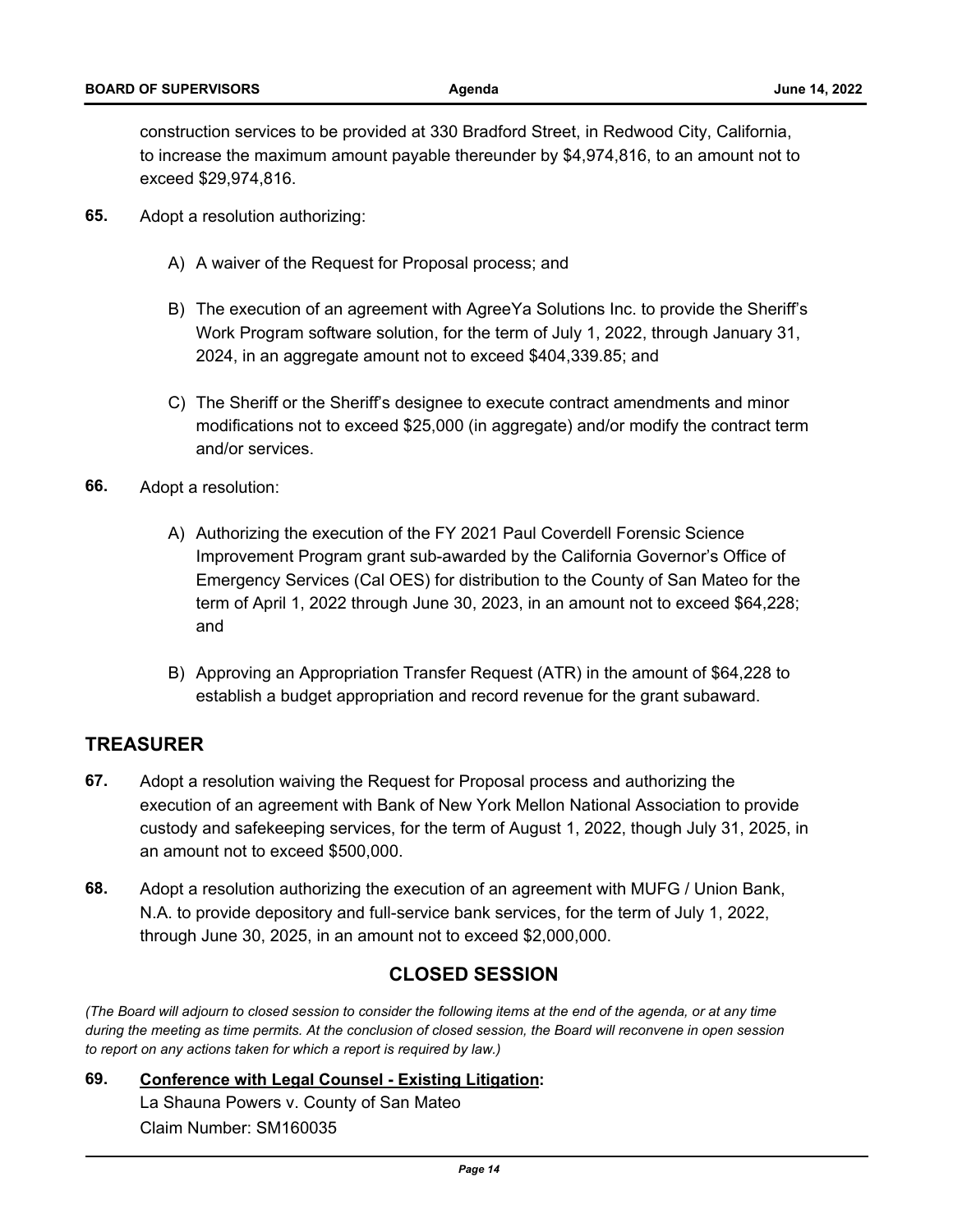#### WCAB Case Number: ADJ11197438

Gusman, David v. County of San Mateo United States District Court, Oakland Division Case Number Case No. 20-CV-07820

#### **Conference with Real Property Negotiator (Cal. Gov't Code § 54956.8):**

Property: APNs 039-073-450 & 039-073-290; located at 2191-2195 S El Camino Real, San Mateo (City and County), California 94403 Agency Negotiator: County Executive [Negotiating Parties: County of San Mateo and Hernan Santos, agent for MAPUCHE LLC](http://sanmateocounty.legistar.com/gateway.aspx?m=l&id=/matter.aspx?key=89947) Under Negotiation: Price and terms of payment

### **ADJOURNMENT**

#### **\*Instructions for Public Comment During Hybrid Meetings**

#### **\*Instrucciones para los comentarios del público durante las reuniones híbridas**

During hybrid meetings of the Board of Supervisors, members of the public may address the Members of the Board as follows:

Durante las reuniones híbridas de la Junta de Supervisores, los miembros del público pueden dirigirse a los miembros de la Junta de la siguiente manera:

#### **\*Written Comments:**

Written public comments may be emailed in advance of the meeting. Please read the following instructions carefully:

1. Your written comment should be emailed to boardfeedback@smcgov.org.

2. Your email should include the specific agenda item on which you are commenting, or note that your comment concerns an item that is not on the agenda or is on the consent agenda.

3. Members of the public are limited to one comment per agenda item.

4. The length of the emailed comment should be commensurate with the two minutes customarily allowed for verbal comments, which is approximately 250 300 words.

5. If your emailed comment is received by 5:00 p.m. on the day before the meeting, it will be provided to the Members of the Board and made publicly available on the agenda website under the specific item to which your comment pertains. If e mailed comments are received after 5:00p.m. on the day before the meeting, the Clerk will make every effort to either (i) provide such e mailed comments to the Board and make such e mails publicly available on the agenda website prior to the meeting, or (ii) read such emails during the meeting. Whether such emailed

comments are forwarded and posted, or are read during the meeting, they will still be included in the administrative record.

#### **\*Comentarios por escrito:**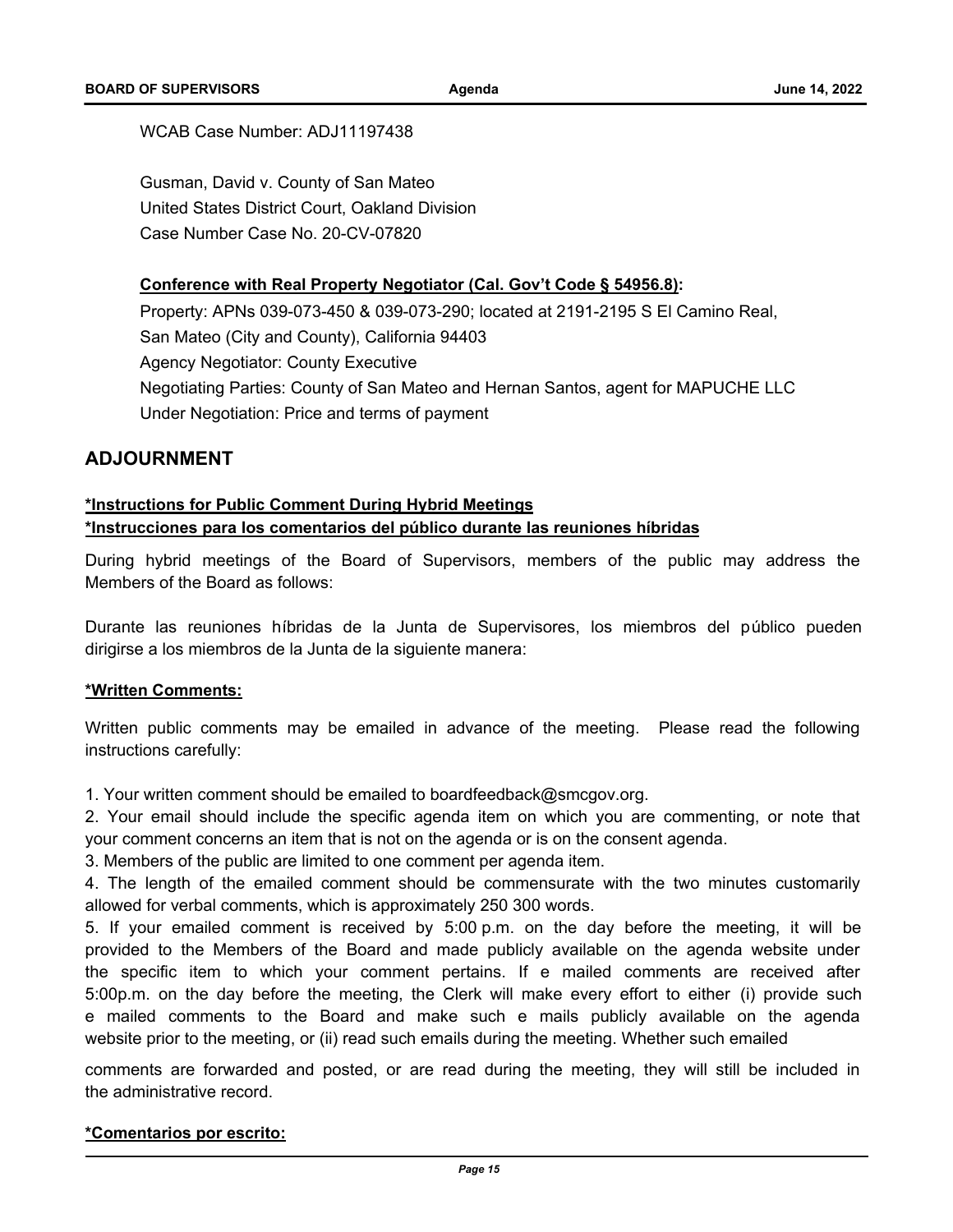Los comentarios públicos por escrito pueden enviarse por correo electrónico antes de la reunión. Por favor, lea las siguientes instrucciones con cuidado:

1. Su comentario por escrito debe enviarse por correo electrónico a boardfeedback@smcgov.org.

2. Su correo electrónico debe incluir el punto específico del orden del día sobre el que está comentando, o señalar que su comentario se refiere a un punto que no está en el orden del día o está en el orden del día de consentimiento.

3. Los miembros del público están limitados a un comentario por punto del orden del día.

4. La longitud del comentario enviado por correo electrónico debe ser proporcional a los dos minutos que se suelen conceder para los comentarios verbales, lo que equivale a aproximadamente a 250-300 palabras.

5. Si su comentario enviado por correo electrónico se recibe antes de las 5:00 p.m. del día anterior a la reunión, se le proporcionará a los miembros del Consejo y se pondrá a disposición del público en el sitio web del orden del día bajo el punto específico al que se refiera su comentario. Si los comentarios enviados por correo electrónico se reciben después de las 5:00 p.m. el día antes de la reunión, el secretario hará todo lo posible para (i) proporcionar dichos comentarios enviados por correo electrónico a la Junta y poner dichos correos electrónicos a disposición del público en el sitio web de la agenda antes de la reunión, o (ii) leer dichos correos electrónicos durante la reunión. Si tales comentarios enviados por correo electrónico son enviados y publicados, o si son leídos durante la reunión, seguirán siendo incluidos en el registro administrativo.

#### **\*Spoken Comments**

In person Participation:

1. If you wish to speak to the Board, please fill out a speaker's slip located in the box on the wall in the anteroom as you enter the Board Chambers. If you have anything that you wish distributed to the Board and included in the official record, please hand it to the Assistant Clerk of the Board who will distribute the information to the Board members and staff.

Via Teleconference (Zoom):

1. The June 14, 2022 Board of Supervisors meeting may be accessed through Zoom online at https://smcgov.zoom.us/j/98067058992. The webinar ID is: 980 6705 8992. The June 14, 2022 Board of Supervisors meeting may also be accessed via telephone by dialing +1 669 900 6833 (Local). Enter the webinar ID: Webinar ID: 980 6705 8992, then press #. (Find your local number: https://smcgov.zoom.us/u/admSDqceDg).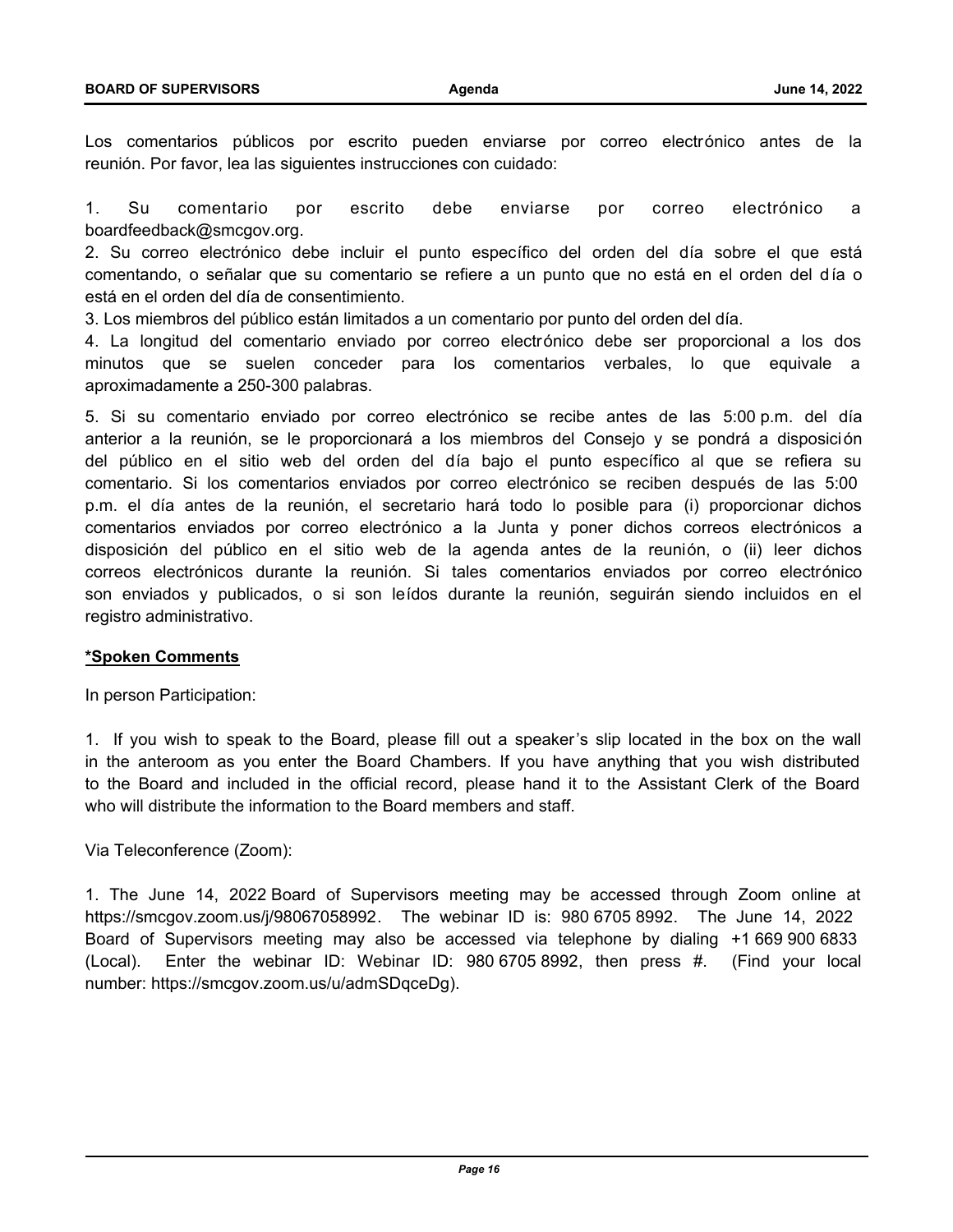2. You may download the Zoom client or connect to the meeting using an internet browser. If using your browser, make sure you are using a current, up-to-date browser: Chrome 30+, Firefox 27+, Microsoft Edge 12+, Safari 7+. Certain functionality may be disabled in older browsers including Internet Explorer.

3. You will be asked to enter an email address and name. We request that you identify yourself by name as this will be visible online and will be used to notify you that it is your turn to speak.

4. When the Board President or Clerk of the Board calls for the item on which you wish to speak, click on "raise hand." At such time, the Clerk will announce the name of the last person whose hand was raised and that person will be the last verbal comment for that item. If any additional speakers queue up after the last-called speaker, you will be asked to email your public comment to boardfeedback@smcgov.org. During the public comment period, the clerk will activate and unmute speakers in turn. Speakers will be notified shortly before they are called to speak.

### **\*Comentarios hablados**

#### Participación presencial:

1. Si asiste a la Cámara y desea hablar con la Junta, por favor, rellene un formulario de orador que se encuentra en la caja de la pared en la entrada de la Cámara. Si tiene algo que desea que se distribuya a la Junta y se incluya en el registro oficial, por favor entr éguelo al, por favor entréguelo al secretario asistente de la Junta, quien distribuirá la información a los miembros de la Junta y al personal.

#### Por teleconferencia (Zoom):

1. La 14 de Junio de 2022 se puede acceder a la reunión de la Junta de Supervisores a través de Zoom en línea en https://smcgov.zoom.us/j/98067058992. El número de identificación de la reunión es: 980 6705 8992. La 14 de Junio También se puede acceder a la reunión de la Junta de Supervisores por teléfono marcando +1-669-900-6833 (Local). Introduzca el número de identificación de la reunión: 980 6705 8992, y luego pulse #. (Encuentre su número local: https://smcgov.zoom.us/u/admSDqceDg).

2. Puede descargar el cliente Zoom o conectarse a la reunión mediante un navegador de Internet. Si utiliza su navegador, asegúrese de que esté utilizando un navegador actual y actualizado: Chrome 30+, Firefox 27+, Microsoft Edge 12+, Safari 7+. Algunas funciones pueden estar desactivadas en los navegadores más antiguos incluyendo Internet Explorer.

3. Se le pedirá que introduzca una dirección de correo electrónico y un nombre. Le pedimos que se identifique por su nombre, ya que éste será visible en línea y se utilizará para notificarle cuando sea su turno para hablar.

4. Cuando el presidente de la Junta o el secretario de la Junta llame al tema sobre el que desea hablar, haga clic en "levantar la mano". En ese momento, el secretario anunciará el nombre de la última persona cuya mano fue levantada y esa persona será el último comentario verbal para